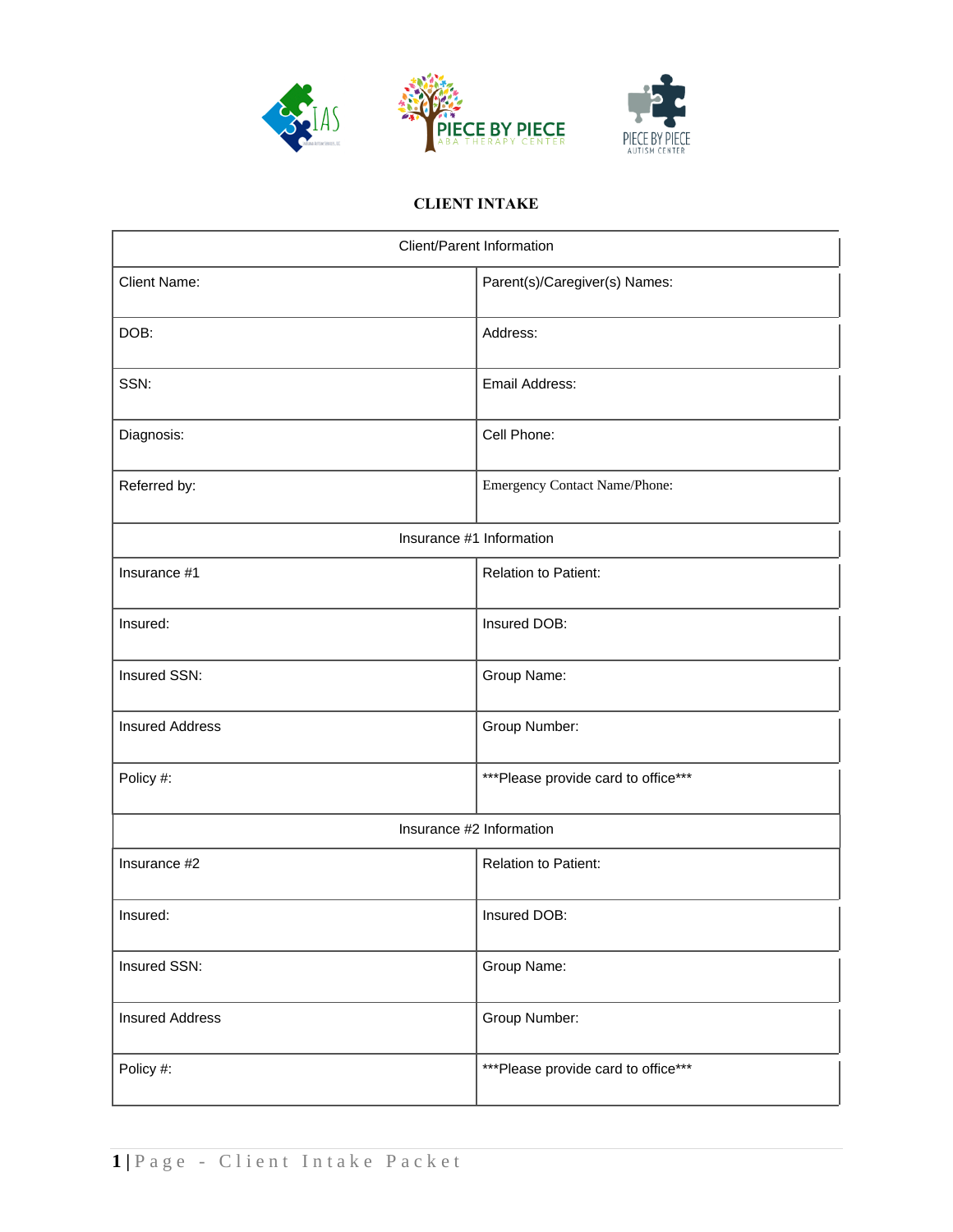|              | Primary Care Physician                                                                                                                                                     |                        |  |  |
|--------------|----------------------------------------------------------------------------------------------------------------------------------------------------------------------------|------------------------|--|--|
| Name:        |                                                                                                                                                                            | Phone:                 |  |  |
|              |                                                                                                                                                                            |                        |  |  |
|              |                                                                                                                                                                            |                        |  |  |
| Fax:         |                                                                                                                                                                            | Address:               |  |  |
|              |                                                                                                                                                                            |                        |  |  |
|              |                                                                                                                                                                            | <b>Medical History</b> |  |  |
| 000000000000 | Unusual circumstances during pregnancy or birth<br>Medical problems after birth<br>Any physical problems<br>Vision difficulties<br>Hearing loss<br>Ear infections<br>Tubes |                        |  |  |
|              | Allergies<br>Seizures<br>Surgery<br>Feeding Concerns<br>Medication_                                                                                                        |                        |  |  |
|              | Copy of prescription provided for services to office? Yes No                                                                                                               |                        |  |  |
|              | Explain any checked boxes above:                                                                                                                                           |                        |  |  |
|              |                                                                                                                                                                            |                        |  |  |
|              |                                                                                                                                                                            |                        |  |  |
|              |                                                                                                                                                                            |                        |  |  |
|              |                                                                                                                                                                            |                        |  |  |
|              | Feeding Issues                                                                                                                                                             |                        |  |  |
|              | <b>Current Diet:</b>                                                                                                                                                       |                        |  |  |
| 000000000    | Drinks from cup<br>Finger foods<br>Uses utensils<br>Uses straw<br>Exhibits coughing/drooling<br>Exhibits sensitivity to textured foods                                     |                        |  |  |
|              |                                                                                                                                                                            |                        |  |  |
|              |                                                                                                                                                                            |                        |  |  |

Г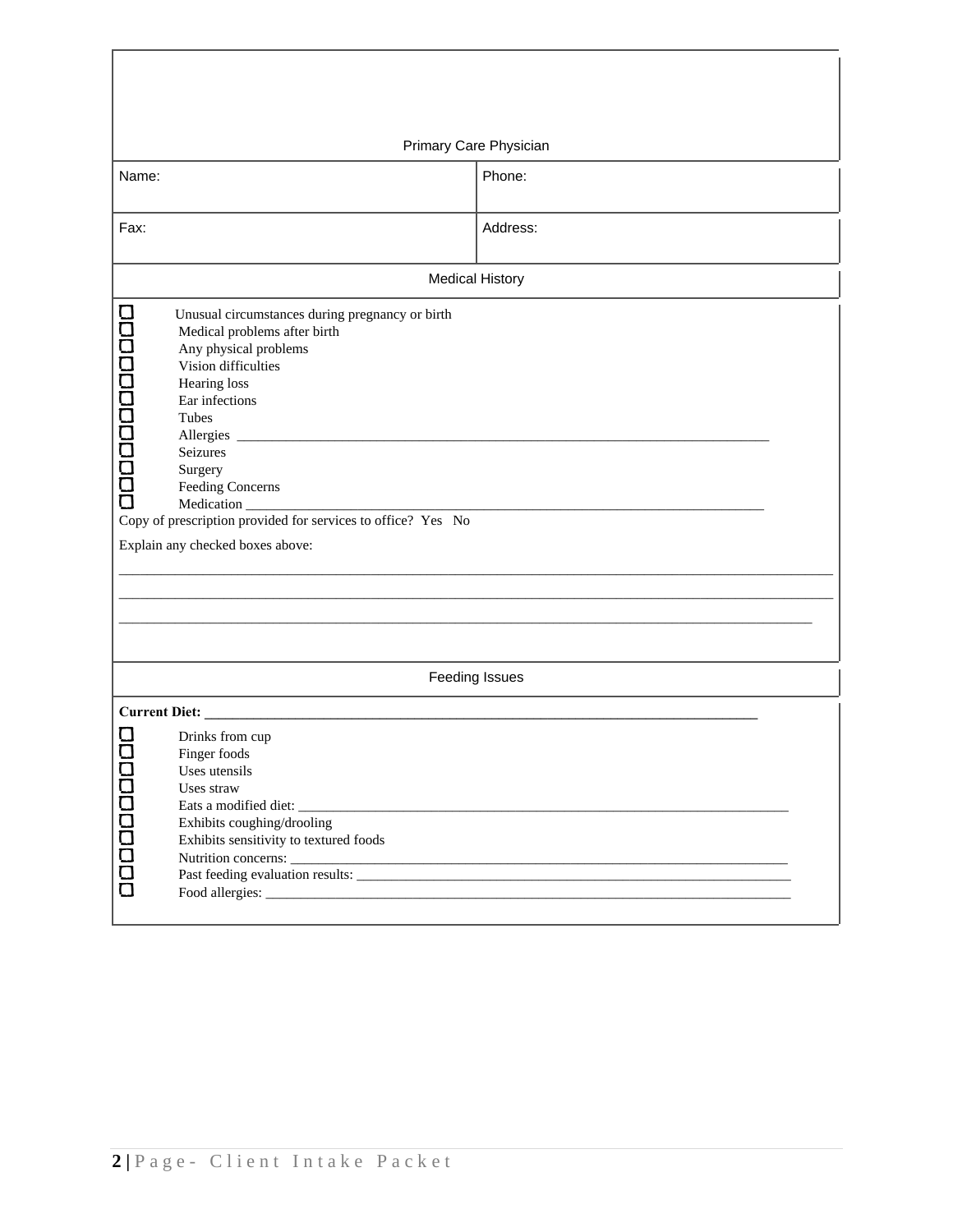### Behavioral Language Interview

How easy is it to work with the child?

How does the child let his needs and wants be known (speech, sign, PECS, device, single words, sentences, etc)?

Does the child copy actions?

Does the child spontaneously say sounds and words? Is speech intelligible to familiar listeners?

Will the child match objects and pictures?

Does the child follow 1 and 2 step directions?

How many items in the environment can the child label through speech or sign?

Can the child receptively identify objects by name, feature, function, or category?

Can the child fill in words to familiar songs?

Can the child answer basic questions?

Can the child ask basic questions?

Does the child engage in age appropriate interactions with both adults and same age peers?

3 | Page - Client Intake Packet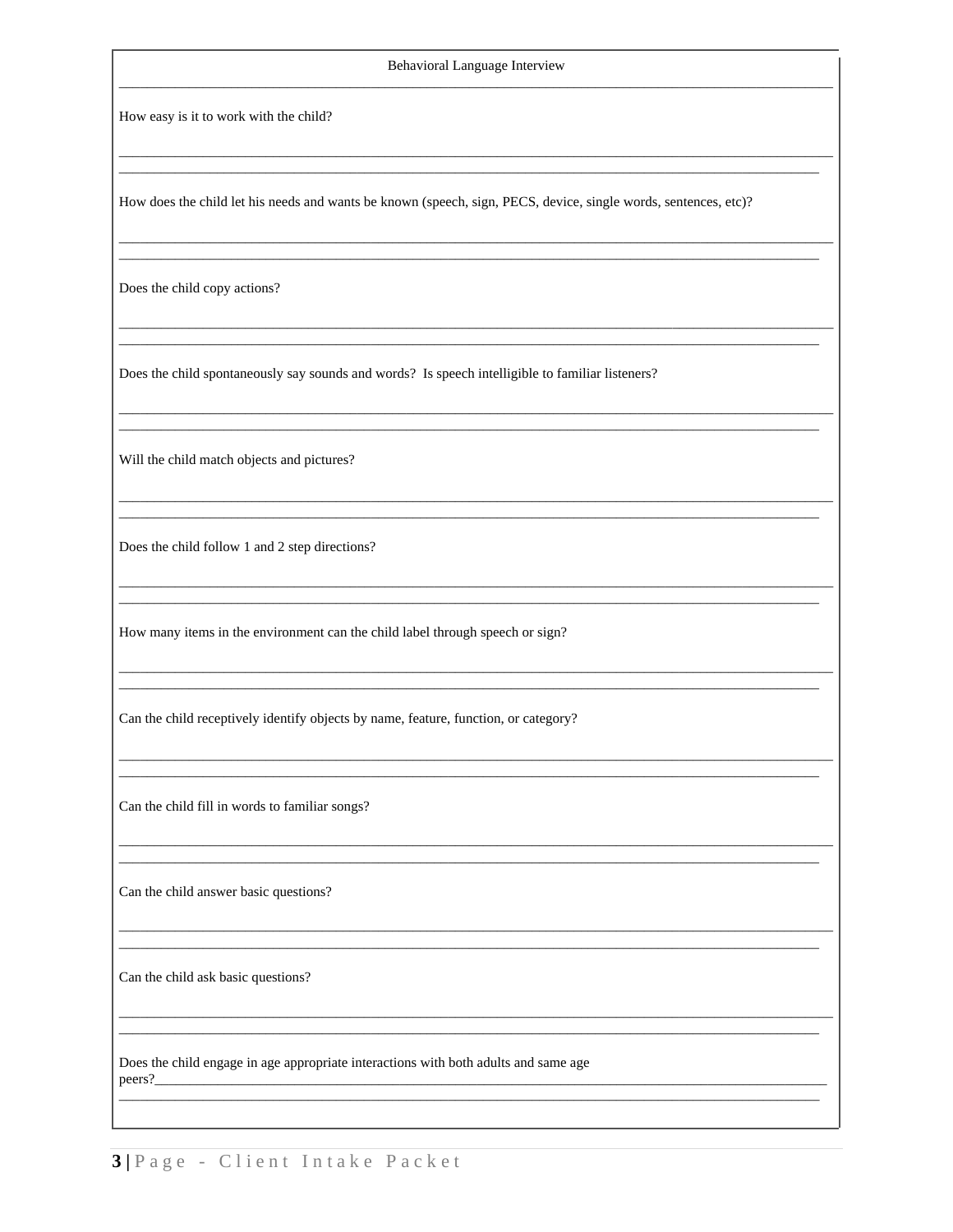Family History of Mental Health/Substance Abuse/Medical:

Legal History or Cultural/Religious Values to Note: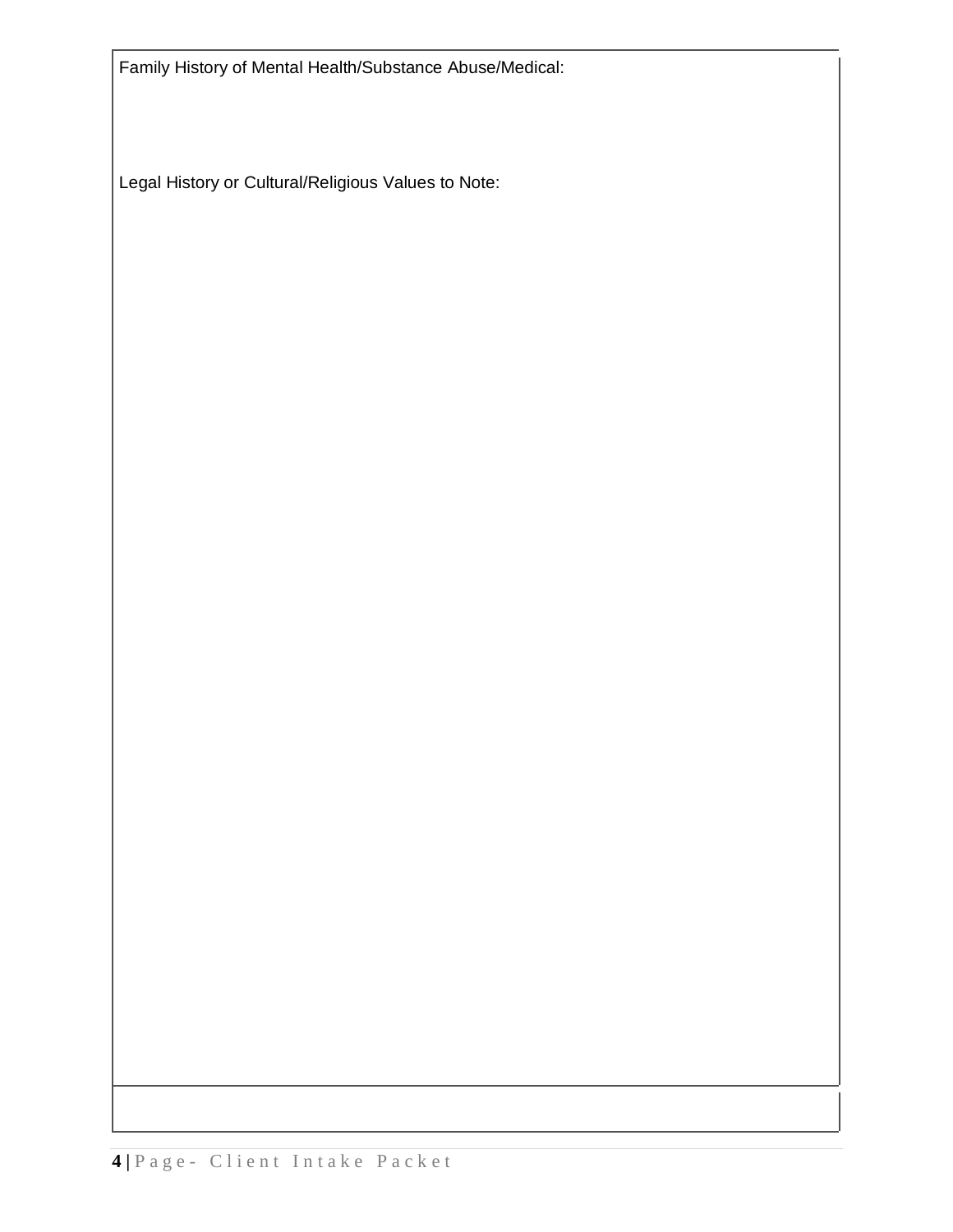| Motor and Writing Milestones                                                                   |                                                                     |  |  |
|------------------------------------------------------------------------------------------------|---------------------------------------------------------------------|--|--|
| Walks Yes/No<br>Toe walks? Yes/No                                                              | Manipulates small objects Yes/No                                    |  |  |
| Runs Yes/No                                                                                    | Scribbles Yes/No                                                    |  |  |
| Jumps Yes/No                                                                                   | Copies letters or name Yes/No                                       |  |  |
| Climbs Stairs Yes/No                                                                           | Writes name Yes/No                                                  |  |  |
| Throws and catches Yes/No                                                                      | Cuts lines and shapes Yes/No                                        |  |  |
| Kicks ball Yes/No                                                                              | Fastens clothing and ties shoes Yes/No                              |  |  |
| Rides bike Yes/No                                                                              | Manipulates utensils for self feeding Yes/No                        |  |  |
|                                                                                                | Attention                                                           |  |  |
| Does your child get distracted?<br>Very Easily ______ Easily ______ Occasionally<br>Not at all | Does your child have problems completing a task?<br>$Yes$ No $\_\_$ |  |  |
| Is your child overactive?                                                                      | Is your child impulsive?                                            |  |  |
| $Yes$ No $N/A$                                                                                 | $Yes$ No $N/A$                                                      |  |  |
| Does your child have trouble following verbal                                                  | Does your child have difficulty understanding or                    |  |  |
| directions? __Yes __No __N/A                                                                   | remembering what someone says?<br>$Yes$ No $N/A$                    |  |  |
| Social Skills                                                                                  |                                                                     |  |  |
| Are interests age appropriate? List a few.                                                     | Does your child fixate on certain interests or topics?              |  |  |
| Does child play alone or with others?                                                          | Does difficulty with social skills cause anxiety?                   |  |  |
| Does your child make appropriate eye contact?                                                  | Other concerns?                                                     |  |  |
| Sensory Issues (Check all that apply)                                                          |                                                                     |  |  |
| Rocking                                                                                        | Seeks visual input such as objects that spin                        |  |  |
| Seeks pressure                                                                                 | Seeks movement activities (swinging, car rides)                     |  |  |
| Puts non-food items in mouth                                                                   | Sensitivity to touch                                                |  |  |
|                                                                                                |                                                                     |  |  |
| Sensitivity to clothing                                                                        | Sensitivity to light                                                |  |  |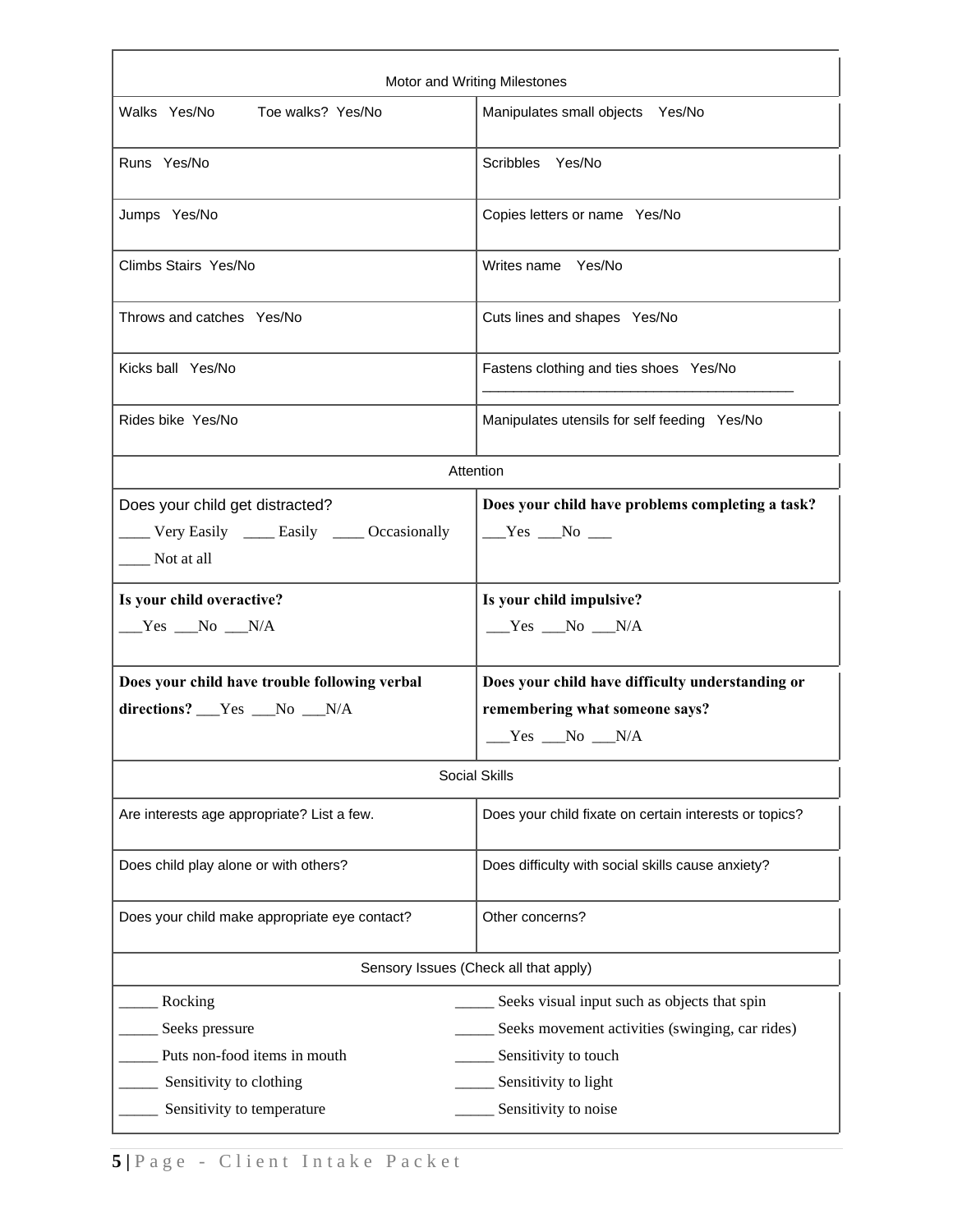|  |  | Flapping or other self-stimulating movement |
|--|--|---------------------------------------------|
|  |  |                                             |

 $\overline{\phantom{a}}$ 

| <b>Behavioral Concerns</b>                                                                                |
|-----------------------------------------------------------------------------------------------------------|
| Describe your child's problem behaviors.                                                                  |
| What happens before and after the behaviors you describe?                                                 |
| Does your child listen to some adults more than others? Why?                                              |
| What happens when you place a demand on your child?                                                       |
| Does your child seek attention through maladaptive behaviors?                                             |
| Does your child's communication skills impact his or her behavior and how?                                |
| Does your child display obsessive compulsive tendencies?                                                  |
| Explain your child's ability to independently attend to and complete academic or daily living activities: |
| Does your child have difficulty with bedtime routines?                                                    |
| Is your child Potty Trained? Yes/No Bladder<br>Yes/No Bowel                                               |
| Does your child have behavior while riding in a vehicle?                                                  |
| Education and Leisure Information                                                                         |
| Working at _______ grade level<br>School:<br>Teacher:<br>Least favorite subject:<br>Favorite subject:     |
| Favorite toys and<br>activities:_________                                                                 |
|                                                                                                           |
| What should we know that was not included on this form?                                                   |
|                                                                                                           |
|                                                                                                           |
|                                                                                                           |
|                                                                                                           |
|                                                                                                           |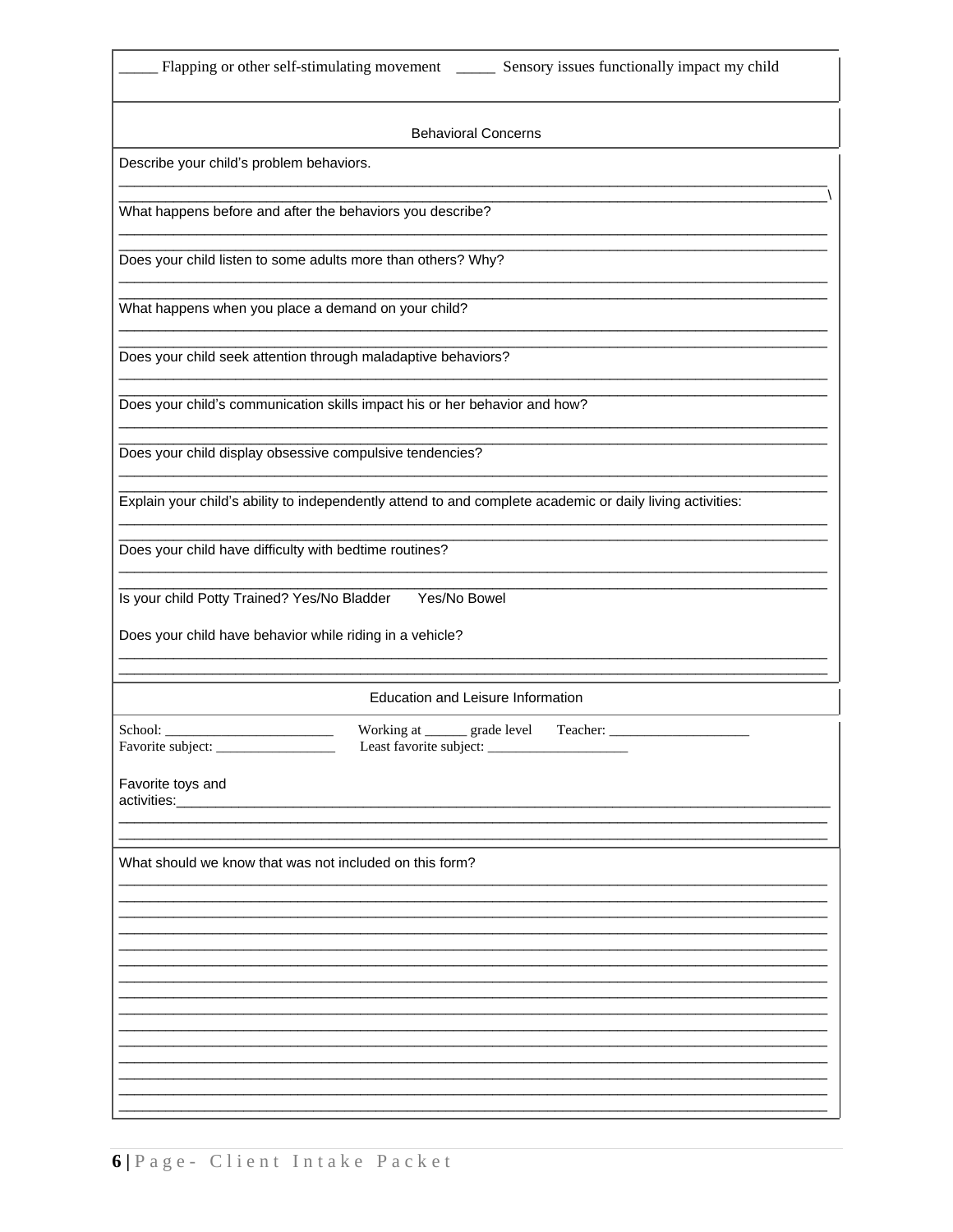| Questions for office or therapist: |  |
|------------------------------------|--|
|                                    |  |
|                                    |  |
|                                    |  |
|                                    |  |
|                                    |  |
|                                    |  |
|                                    |  |
|                                    |  |
|                                    |  |
|                                    |  |
|                                    |  |
|                                    |  |
|                                    |  |
|                                    |  |
|                                    |  |

I certify that this information is true and correct to the best of my knowledge. I will notify the office of any changes in the above information within 30 days.

 $\mathbf{Date:}$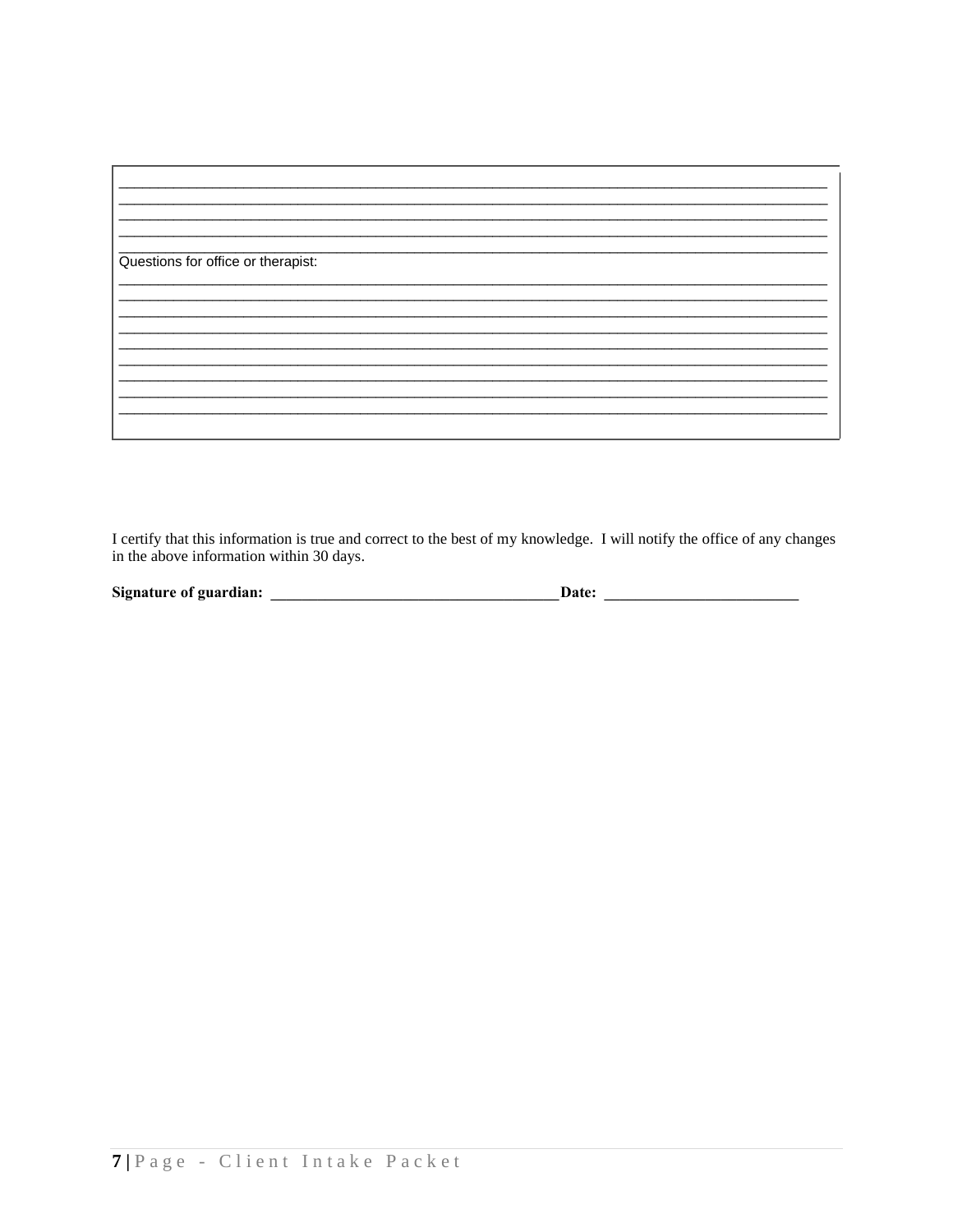# **Permission to Evaluate and Provide Therapy**

Please complete the below portion of this form to grant permission for Piece by Piece Autism Center, LLC/Piece by Piece ABA Therapy Center, LLC/Indiana Autism Services, LLC to evaluate your child and provide services as needed.

\_\_\_\_\_\_\_\_\_\_\_\_\_\_\_\_\_\_\_\_\_\_\_\_\_\_\_\_\_\_\_\_\_\_\_\_\_\_\_\_\_\_\_\_\_\_\_\_\_\_\_\_\_\_\_\_\_\_\_\_\_\_\_\_\_\_\_\_\_\_

I, \_\_\_\_\_\_\_\_\_\_\_\_\_\_\_\_\_\_\_\_\_ am seeking ABA services and authorize Piece by Piece/Indiana Autism Center to evaluate and provide the recommended services to

 Child's Name Frequency and duration of service is contingent upon the results of the evaluation and the impending recommendation of the responsible therapist or professional Piece by Piece Autism Center, LLC/Piece by Piece ABA Therapy Center, LLC/Indiana Autism Services, LLC has promised no specific outcomes as to the services provided at this facility.

\_\_\_\_\_\_\_\_\_\_\_\_\_\_\_\_\_\_\_\_\_\_\_\_\_\_\_\_\_\_\_\_\_ \_\_\_\_\_\_\_\_\_\_\_\_\_\_\_\_\_\_\_\_\_\_\_\_\_\_\_\_\_\_\_

Signature of parent/guardian and the state of parent/guardian printed name of parent/guardian and  $P$ rinted name of parent/guardian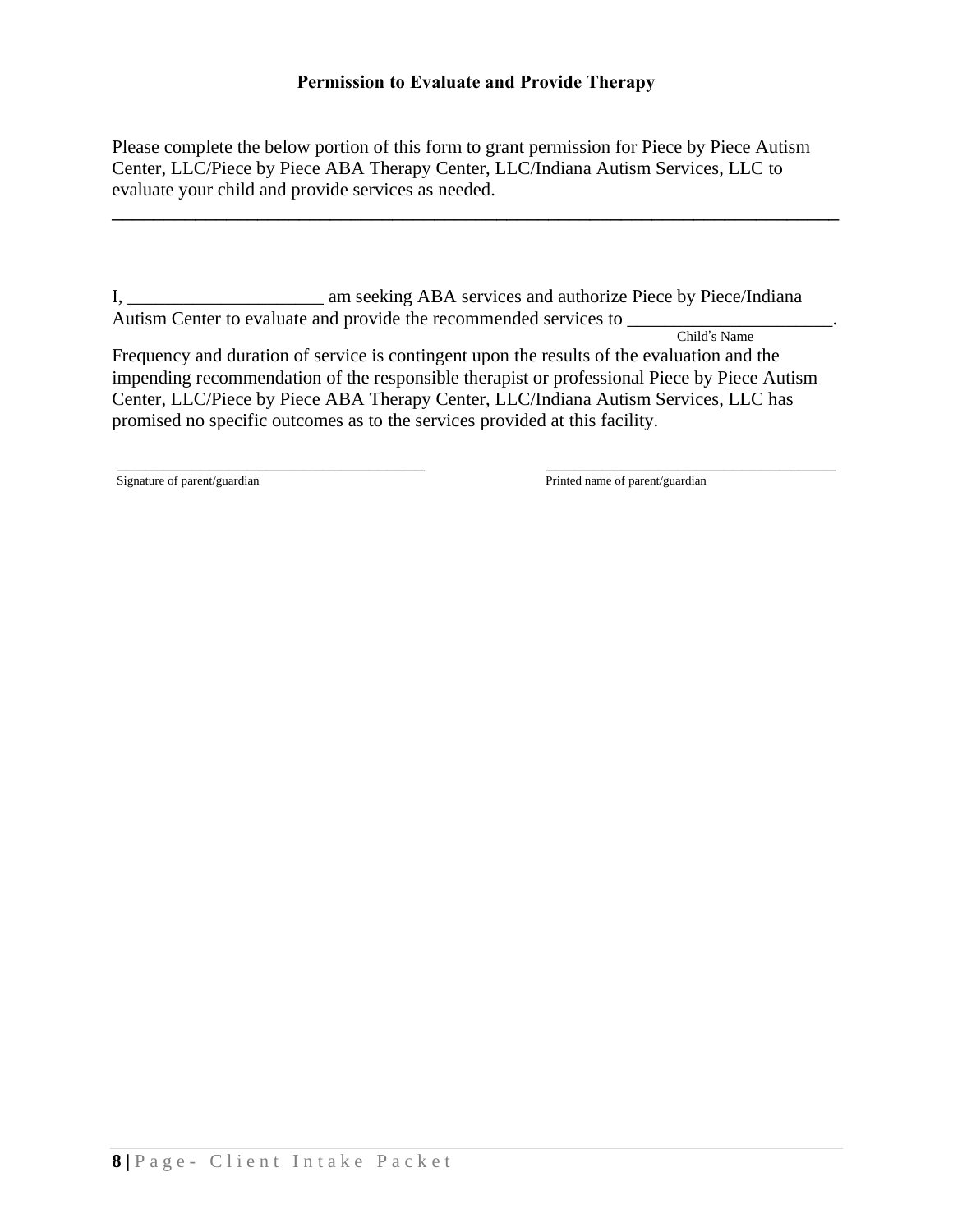# **Financial Responsibility**

I authorize Piece by Piece Autism Center, LLC/Piece by Piece ABA Therapy Center, LLC/Indiana Autism Services, LLC to bill my insurance and receive direct payment from my primary insurance as well as my secondary insurance companies so that Piece by Piece Autism Center, LLC/Piece by Piece ABA Therapy Center, LLC/Indiana Autism Services, LLC will be paid for the therapy services provided. Furthermore, I understand that I am financially responsible for any fees not paid or covered by my insurance providers. I also acknowledge that I am responsible for co-pays, co-insurance and deductibles which are included as part of my insurance contracts.

By signing this form, I understand and agree that regardless of insurance status, I am ultimately responsible for the balance of my account for any professional services rendered.

Patient Name Date

X

Signature Relationship

X

Witness Date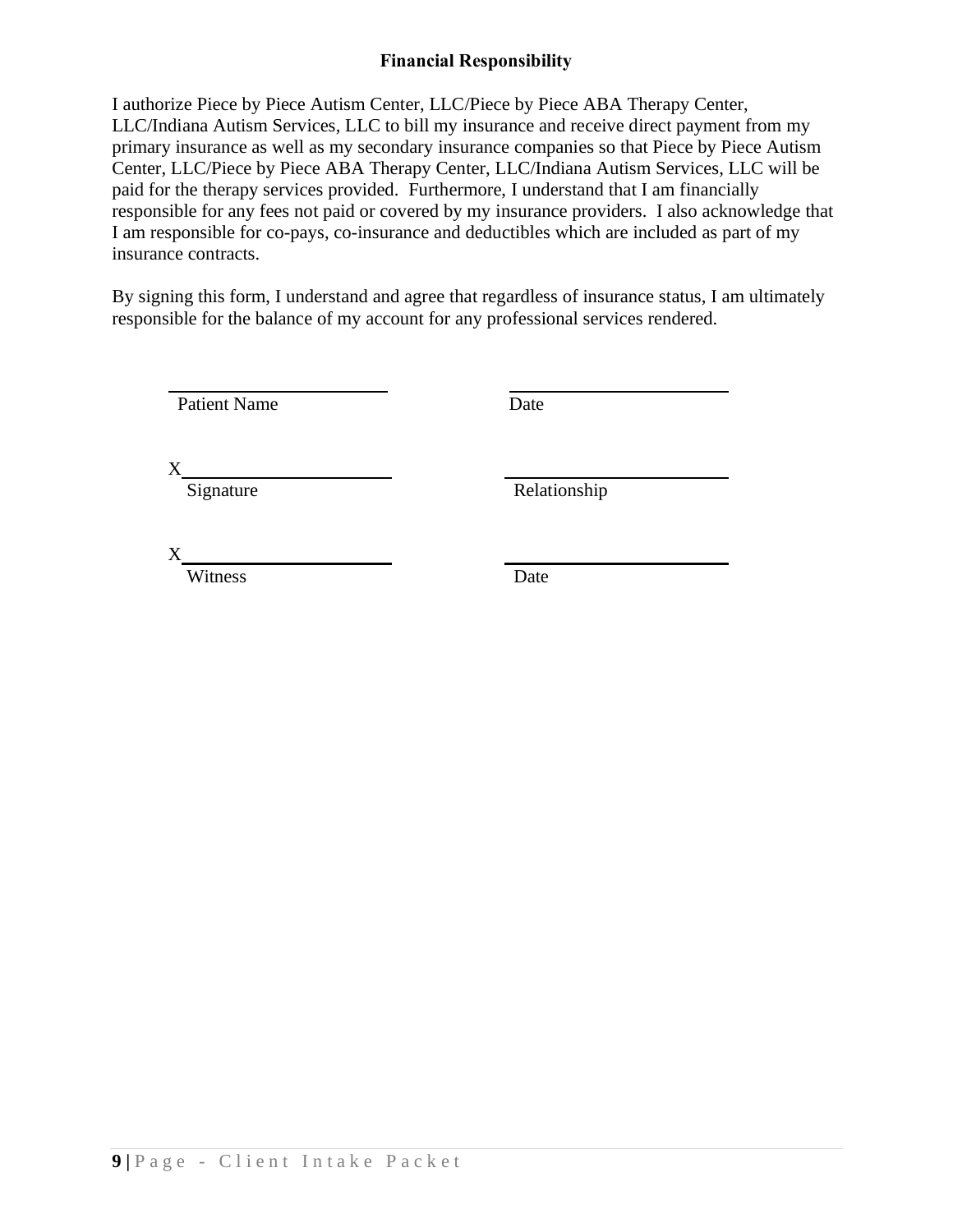# Attendance & Participation Policy

Piece by Piece Autism Center, LLC/Piece by Piece ABA Therapy Center, LLC/Indiana Autism Services, LLC believes consistent treatment is imperative to the success and progress of our client's development. Families and therapists should have a trusting and established relationship and we believe that having an explicit attendance and participation policy clearly outlines the expectations for each party. Having an explicit policy and set expectations will help facilitate communication and teamwork as therapists and families work together to overcome illnesses, traffic, and other obstacles that life presents.

In the case of illness or any other reason for a cancellation, please call the office by 7:00AM on the day of your appointment. Any calls received after 7:00AM on the day of the appointment, are subject to a cancellation fee of \$30.00 for the missed session.

Piece by Piece Autism Center, LLC/Piece by Piece ABA Therapy Center, LLC/Indiana Autism Services, LLC will also call the parent by 7:00AM the day of the session if a therapist has to unexpectedly cancel.

If a child misses more than 2 sessions in a row without following the above procedures, Piece by Piece Autism Center, LLC/Piece by Piece ABA Therapy Center, LLC/Indiana Autism Services, LLC may contact the parent about further participation in therapy with Piece by Piece/Indiana Autism Services. A signature by the parent or legal guardian and the provider will acknowledge an understanding of the Attendance & Participation Policy.

| Child's Name: | Date: |
|---------------|-------|
|---------------|-------|

| Parent Signature: | Date: |
|-------------------|-------|
|                   |       |

Provider Signature: \_\_\_\_\_\_\_\_\_\_\_\_\_\_\_\_\_ Date: \_\_\_\_\_\_\_\_\_\_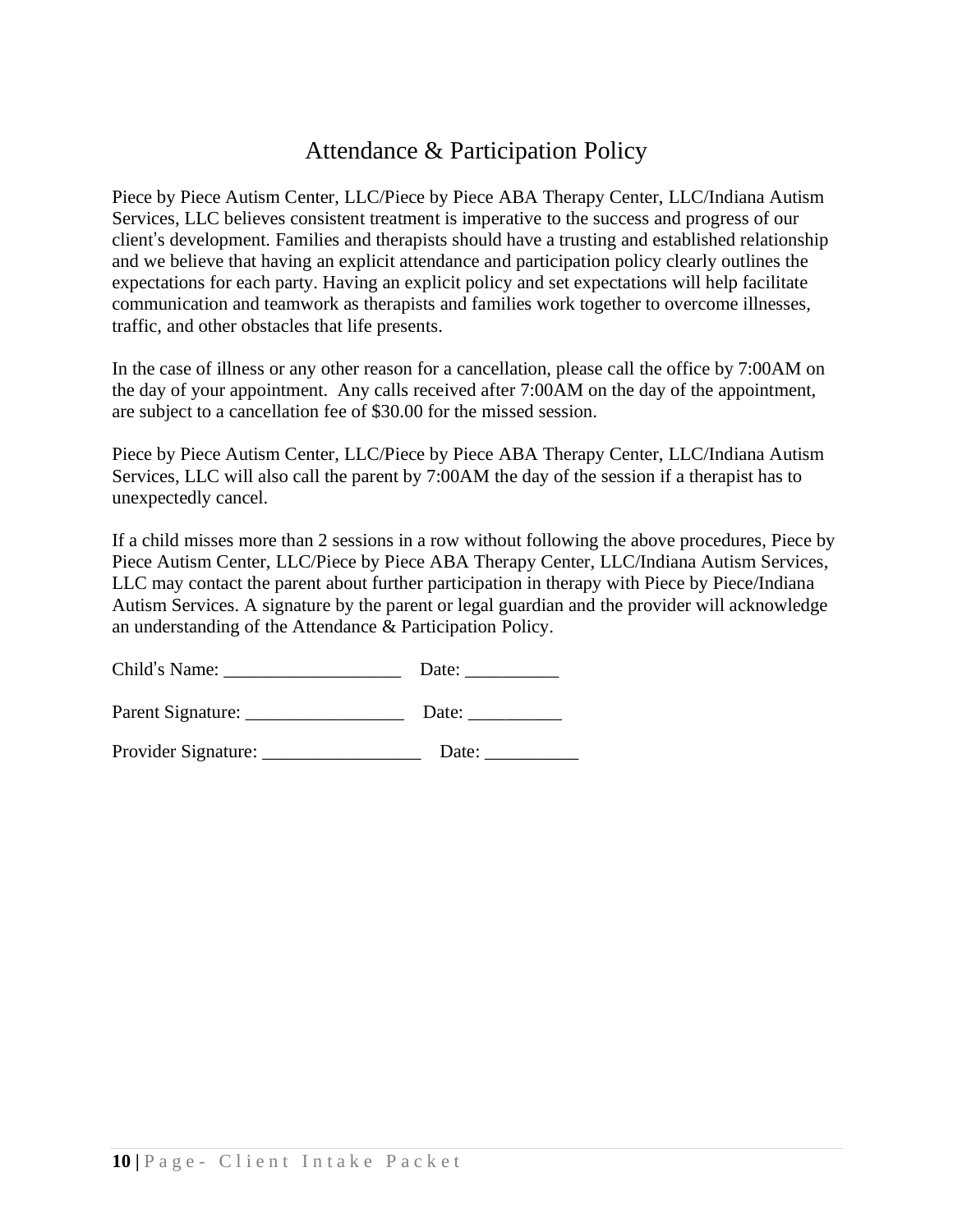## **Parent/Guardian Release for Administration of Medicine**

Please complete the following required information for your child if you request medication to be administered at Piece by Piece by Piece Autism Center, LLC/Piece by Piece ABA Therapy Center, LLC/Indiana Autism Services, LLC.

**Name**: \_\_\_\_\_\_\_\_\_\_\_\_\_\_\_\_\_\_\_\_\_\_\_

**Medication Allergies**: \_\_\_\_\_\_\_\_\_\_\_\_\_\_\_\_\_\_\_\_\_\_\_

| <b>Medication Name:</b> |  |
|-------------------------|--|
| Strength:               |  |
| Dose: $\qquad \qquad$   |  |
| Time/s To Be Given:     |  |
| Date/s To Be Given:     |  |

I hereby give permission for Piece by Piece Autism Center, LLC/Piece by Piece ABA Therapy Center, LLC/Indiana Autism Services, LLC staff to oversee administration of the medication specified above for my child.

| <b>Parent Signature:</b> | Date: |
|--------------------------|-------|
|                          |       |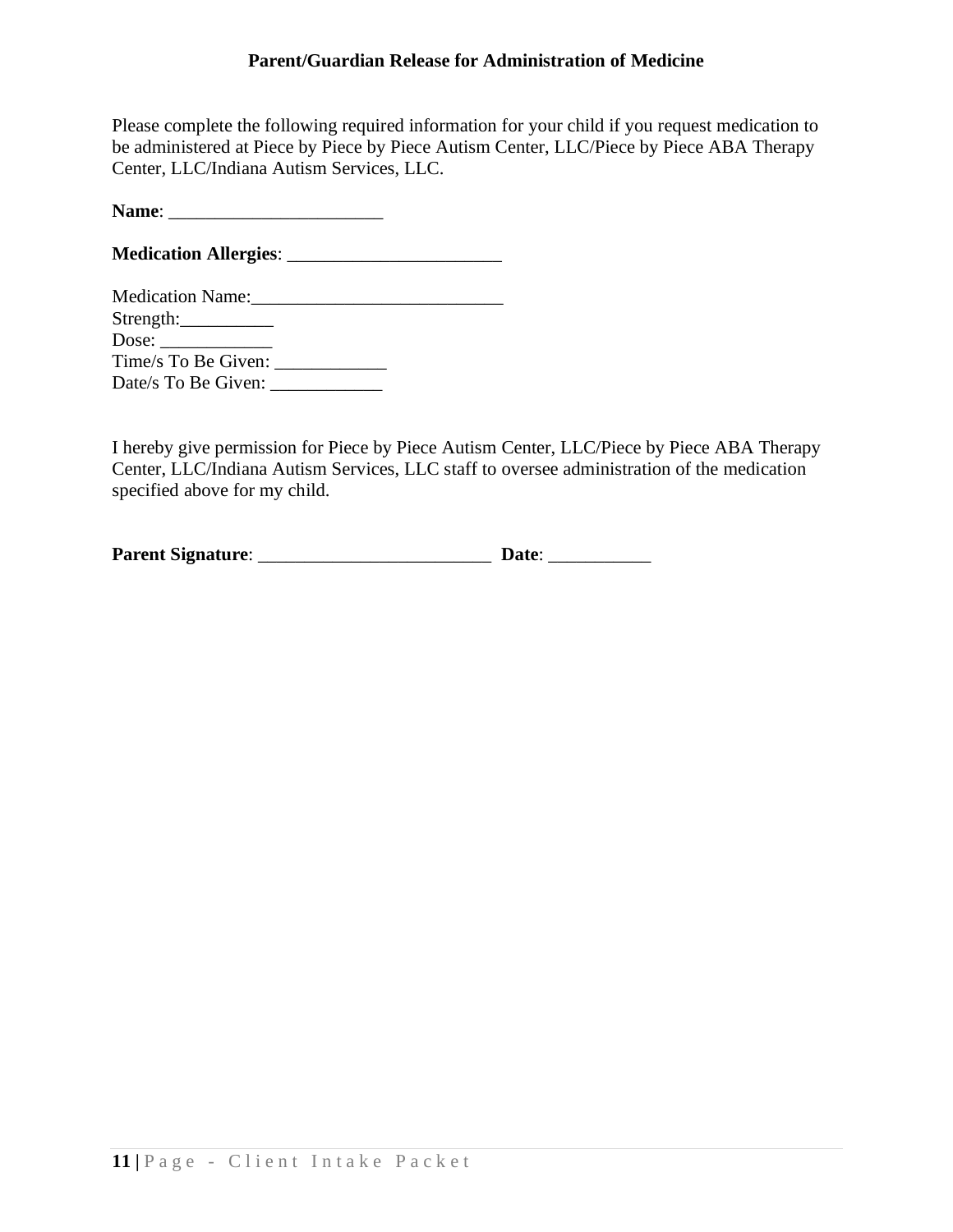# **HIPAA Authorization**

| Child's name:   | Date of Birth: |  |
|-----------------|----------------|--|
| <b>Address:</b> |                |  |

I hereby authorize use or disclosure of protected health information about my child as described below:

Piece by Piece Autism Center, LLC/Piece by Piece ABA Therapy Center, LLC/Indiana Autism Services, LLC and its employees are authorized to use or disclose health information that is pertinent or required for therapy purposes. Piece by Piece Autism Center, LLC/Piece by Piece ABA Therapy Center, LLC/Indiana Autism Services, LLC may disclose health information considered pertinent to services to a patient's insurance company, physician, teacher, social worker, and other involved professionals. In addition, I give permission for the individuals listed below to observe my child's therapy sessions and to sign any required documentation related to my child's treatment. I may revoke this authorization by notifying Piece by Piece/Indiana Autism Services in writing of my desire to revoke it. However, I understand that any action already taken in reliance on this authorization cannot be reversed, and my revocation will not affect those actions. This authorization expires when a patient is discharged by Piece by Piece/Indiana Autism Services or receives a written desire to revoke it.

Name/Contact Information of involved professionals:

\_\_\_\_\_\_\_\_\_\_\_\_\_\_\_\_\_\_\_\_\_\_\_\_\_\_ \_\_\_\_\_\_\_\_\_\_\_\_\_\_\_\_\_\_\_

| Physicians: |        |  |
|-------------|--------|--|
|             |        |  |
|             |        |  |
| Phone:      | Phone: |  |
|             | Fax:   |  |

\_\_\_\_\_\_\_\_\_\_\_\_\_\_\_\_\_ \_\_\_\_\_\_\_\_\_\_\_\_\_\_\_\_\_\_\_\_\_ \_\_\_\_\_\_\_\_\_\_\_\_\_\_\_\_\_\_\_\_\_

Parent/Guardian Signature Date of Signature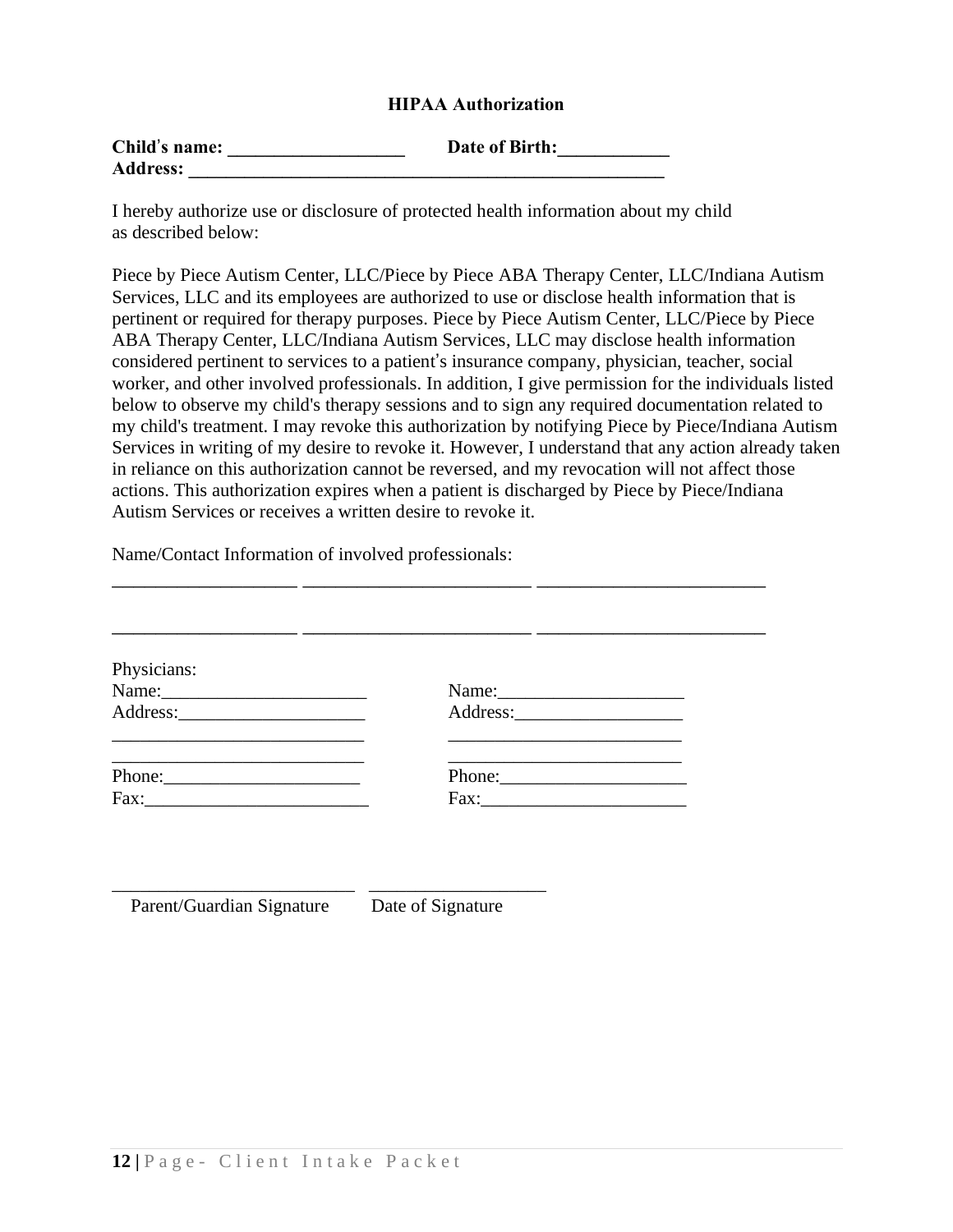### **Notice of Privacy Practices**

This notice describes how health information about you or your child may be used and disclosed to coordinate health care and how you can get access to this information.

Please review it carefully.

### The privacy of you or your child's health information is important to us.

### **Our Legal Duty**

We reserve the right to change our privacy practices and the terms of this Notice at any time, provided such changes are permitted by applicable law. We reserve the right to make changes in our privacy practices and the new terms of our Notice effective for all health information that we maintain, including health information we created or received before we made the changes. Before we make a significant change in our privacy practices, we will change this Notice and make the new Notice available upon request.

#### **USES AND DISCLOSURES OF HEALTH INFORMATION**

This Notice allows us to use health information about you or your minor child if you are a parent or guardian, as necessary, for coordinating treatment, payment, and healthcare operations. We will limit the release of information necessary to assist in the specific need. For example, Treatment schedules will be posted in our office to assist in providing treatment. We may disclose health information to a physician or other healthcare provider treating you (or your child).

Payment: We may use and disclose your health information to obtain payment for services we provide you.

Healthcare Operations: We may use and disclose your health information in connection with our healthcare operations. Healthcare operations include quality assessment and improvement activities, reviewing the competence or qualifications of healthcare professionals, evaluations practitioner and provider performance, conducting training programs, accreditation, certification, licensing or credentialing activities.

Marketing Health-Related Services: We will not use your (or your child's) health information for marketing communications without your written authorization.

**Abuse or Neglect:** We may disclose your (or your child's) health information to appropriate authorities if we reasonably believe that you (or your child) are a possible victim of abuse, neglect, or domestic violence or the possible victim of other crimes. We may disclose your information to the extent necessary to avert a serious threat to your (or your child's) health or safety or the health and safety of others.

Contact Modes: We will use voicemail or answering machine messages, post cards, e-mails or letters if we cannot reach you personally. If we cannot speak to you directly, we will limit the information divulged as much as possible, except in matters of medical necessity.

### **PATIENT RIGHTS:**

Access: You have the right to look at or get copies of your (or your child's) health information, with limited exceptions. We will use the format you request unless we cannot reasonably do so. (You must make a request in writing to obtain access to your (or your child's) health information)

Restriction: You have the right to request that we place additional restrictions on our use or disclosure of your (or your child's) health information. We are not required to agree to these additional restrictions, but if we do, we will abide by our agreement (except in an emergency).

Alternative Communication: You have the right to request that we communicate with your about your (or your child's) health information by alternative means or alternative locations. **(You must make your request in writing)** Your request must specify alternative means or location, and provide satisfactory explanation of how payments will be handled under alternative means or location which you request.

Amendment: You have the right to request that we amend your health information. (**Your request must be in writing and it must explain why the information should be amended)** We may deny your request under certain circumstances.

### QUESTIONS AND COMPLAINTS

If you would like more information about our privacy practices or have questions or concerns, please contact us.

If you are concerned that we may have violated your privacy rights, or you disagree with a decision we made about access to your health information or in response to a request you made to amend or restrict the use or disclosure of your health information or to have us communicate with you by alternative means or at alternative locations, you may make a formal complaint to us, or submit a written complaint to the US Department of Health Services. We will provide you with the address to file your complaint.